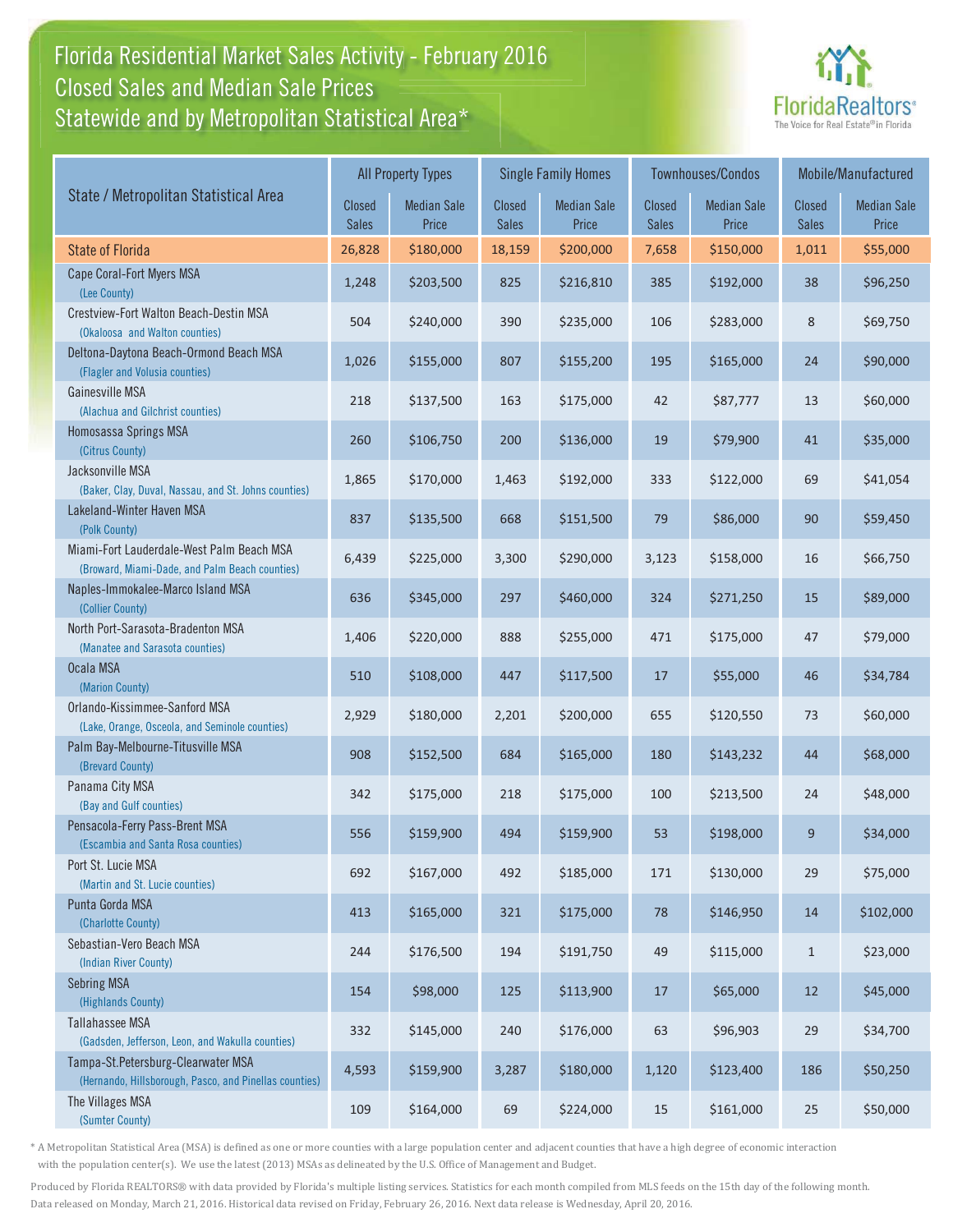## Florida Residential Market Sales Activity - February 2016 Listed by County-Closed Sales and Median Sale Prices



| County                     | <b>All Property Types</b>     |                             |                        | <b>Single Family Homes</b>  |                        | Townhouses/Condos           | Mobile/Manufactured           |                             |
|----------------------------|-------------------------------|-----------------------------|------------------------|-----------------------------|------------------------|-----------------------------|-------------------------------|-----------------------------|
|                            | <b>Closed</b><br><b>Sales</b> | <b>Median Sale</b><br>Price | Closed<br><b>Sales</b> | <b>Median Sale</b><br>Price | Closed<br><b>Sales</b> | <b>Median Sale</b><br>Price | <b>Closed</b><br><b>Sales</b> | <b>Median Sale</b><br>Price |
| Alachua County             | 208                           | \$142,000                   | 157                    | \$178,000                   | 42                     | \$87,777                    | 9                             | \$54,639                    |
| <b>Baker County</b>        | 13                            | \$162,500                   | 11                     | \$194,000                   | $\mathbf 0$            | (No Sales)                  | $\overline{2}$                | \$49,297                    |
| <b>Bay County</b>          | 316                           | \$180,000                   | 198                    | \$176,500                   | 96                     | \$216,000                   | 22                            | \$44,000                    |
| <b>Bradford County</b>     | 16                            | \$60,000                    | 11                     | \$80,000                    | $\mathbf 0$            | (No Sales)                  | 5                             | \$40,000                    |
| <b>Brevard County</b>      | 908                           | \$152,500                   | 684                    | \$165,000                   | 180                    | \$143,232                   | 44                            | \$68,000                    |
| <b>Broward County</b>      | 2,335                         | \$205,000                   | 1,175                  | \$299,000                   | 1,150                  | \$136,500                   | 10                            | \$65,750                    |
| <b>Calhoun County</b>      | 5                             | \$99,000                    | $\overline{4}$         | \$112,000                   | 0                      | (No Sales)                  | $\mathbf{1}$                  | \$35,000                    |
| <b>Charlotte County</b>    | 413                           | \$165,000                   | 321                    | \$175,000                   | 78                     | \$146,950                   | 14                            | \$102,000                   |
| <b>Citrus County</b>       | 260                           | \$106,750                   | 200                    | \$136,000                   | 19                     | \$79,900                    | 41                            | \$35,000                    |
| <b>Clay County</b>         | 249                           | \$155,000                   | 213                    | \$170,000                   | 18                     | \$104,700                   | 18                            | \$44,450                    |
| <b>Collier County</b>      | 636                           | \$345,000                   | 297                    | \$460,000                   | 324                    | \$271,250                   | 15                            | \$89,000                    |
| <b>Columbia County</b>     | 45                            | \$116,900                   | 39                     | \$124,000                   | $\mathbf 0$            | (No Sales)                  | 6                             | \$46,250                    |
| <b>DeSoto County</b>       | 25                            | \$85,500                    | 18                     | \$90,250                    | $\overline{2}$         | \$137,500                   | 5                             | \$36,700                    |
| <b>Dixie County</b>        | 13                            | \$31,000                    | 3                      | \$30,000                    | $\mathbf 0$            | (No Sales)                  | 10                            | \$32,950                    |
| <b>Duval County</b>        | 1,070                         | \$143,225                   | 843                    | \$160,000                   | 203                    | \$110,000                   | 24                            | \$31,501                    |
| <b>Escambia County</b>     | 321                           | \$139,450                   | 283                    | \$138,200                   | 36                     | \$172,250                   | $\overline{2}$                | \$21,150                    |
| <b>Flagler County</b>      | 198                           | \$170,000                   | 158                    | \$175,000                   | 34                     | \$145,000                   | 6                             | \$64,500                    |
| <b>Franklin County</b>     | 21                            | \$100,000                   | 10                     | \$211,000                   | 9                      | \$45,500                    | $\overline{2}$                | \$19,000                    |
| <b>Gadsden County</b>      | 21                            | \$70,250                    | 17                     | \$73,000                    | $\pmb{0}$              | (No Sales)                  | 4                             | \$34,000                    |
| <b>Gilchrist County</b>    | 10                            | \$80,500                    | 6                      | \$100,250                   | $\mathbf 0$            | (No Sales)                  | 4                             | \$61,000                    |
| <b>Glades County</b>       | 13                            | \$95,500                    | 4                      | \$118,750                   | $\boldsymbol{0}$       | (No Sales)                  | 9                             | \$50,700                    |
| <b>Gulf County</b>         | 26                            | \$161,375                   | 20                     | \$170,000                   | 4                      | \$139,000                   | $\overline{2}$                | \$99,550                    |
| <b>Hamilton County</b>     | 10                            | \$85,000                    | 8                      | \$85,000                    | 0                      | (No Sales)                  | 2                             | \$99,750                    |
| <b>Hardee County</b>       | 15                            | \$75,000                    | 10                     | \$117,500                   | 0                      | (No Sales)                  | 5                             | \$61,174                    |
| <b>Hendry County</b>       | 17                            | \$115,000                   | 11                     | \$134,000                   | $\mathbf{1}$           | \$81,500                    | 5                             | \$44,900                    |
| <b>Hernando County</b>     | 344                           | \$109,810                   | 282                    | \$117,750                   | $17\,$                 | \$115,000                   | 45                            | \$50,000                    |
| <b>Highlands County</b>    | 154                           | \$98,000                    | 125                    | \$113,900                   | 17                     | \$65,000                    | 12                            | \$45,000                    |
| <b>Hillsborough County</b> | 1,668                         | \$187,000                   | 1,296                  | \$200,000                   | 340                    | \$135,300                   | 32                            | \$68,475                    |
| <b>Holmes County</b>       | 13                            | \$59,000                    | 10                     | \$60,909                    | 0                      | (No Sales)                  | 3                             | \$35,100                    |
| <b>Indian River County</b> | 244                           | \$176,500                   | 194                    | \$191,750                   | 49                     | \$115,000                   | $\mathbf{1}$                  | \$23,000                    |
| Jackson County             | 30                            | \$70,000                    | 27                     | \$70,000                    | 0                      | (No Sales)                  | 3                             | \$60,000                    |
| Jefferson County           | $16\,$                        | \$157,227                   | $12\,$                 | \$171,477                   | $\pmb{0}$              | (No Sales)                  | 4                             | \$58,523                    |
| Lafayette County           | 2                             | \$74,000                    | $\mathbf{1}$           | \$68,000                    | $\pmb{0}$              | (No Sales)                  | $\mathbf{1}$                  | \$80,000                    |
| Lake County                | 473                           | \$159,900                   | 414                    | \$170,000                   | $15\,$                 | \$118,000                   | 44                            | \$68,750                    |
| Lee County                 | 1,248                         | \$203,500                   | 825                    | \$216,810                   | 385                    | \$192,000                   | 38                            | \$96,250                    |

Produced by Florida REALTORS® with data provided by Florida's multiple listing services. Statistics for each month compiled from MLS feeds on the 15th day of the following month. Data released on Monday, March 21, 2016. Historical data revised on Friday, February 26, 2016. Next data release is Wednesday, April 20, 2016.